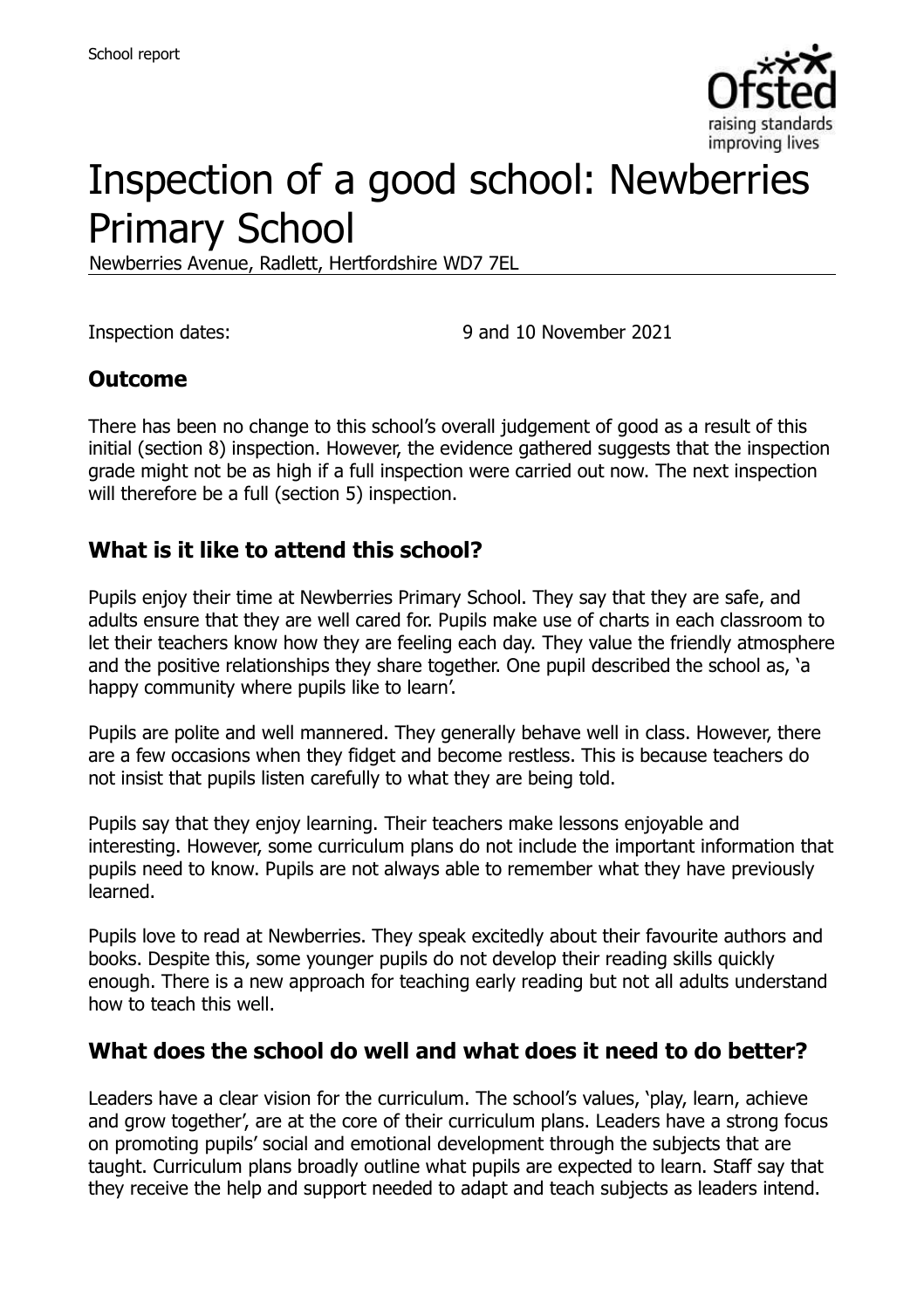

In subjects where leaders have designed a well-considered curriculum, teachers are clear about the key information that pupils need to learn and deepen their understanding. Teachers carefully check that pupils have remembered important knowledge. For example, in geography, pupils recalled the key features of maps so that they could then plan their own. This is not the same in enough subjects. Some subject plans are not complete. Teachers do not have all the knowledge to help pupils remember and get better over time. They do not provide pupils with clear explanations. At times, teachers do not have strong subject knowledge. Pupils are not able to recall the knowledge or understand what they need to complete more demanding work.

Leaders have recently adopted a new approach to teaching phonics. In Reception, children make a good start and quickly recognise how to use their knowledge of sounds to blend and read simple words. Not all adults have received appropriate training in the new approach to teaching phonics. When adults hear pupils read, they do not consistently check that pupils say sounds correctly. Pupils who struggle do not have the right books to help them practise the sounds that they know so they can get better at reading.

Leaders provide appropriate support to help pupils with special educational needs and/or disabilities (SEND) learn well. Teaching assistants offer sensitive and careful care, especially for pupils with complex needs. Leaders advise teachers how to adapt their plans so pupils with SEND can learn as well as possible. Pupils with SEND access the same learning as their classmates.

Leaders ensure that pupils learn about important values. Pupils learn about compassion, tolerance and respect through their 'value assemblies', and they demonstrate these values through their work and play. Pupils say that bullying is rare, but they willingly share any concerns through 'what I want the teacher to know' boxes placed in every classroom. The COVID-19 pandemic has delayed some of leaders' plans for pupils. Leaders are planning to reintroduce extra-curricular activities and clubs.

Governors know the school well. They challenge leaders to check how the school is performing. However, there are a significant minority of parents who consider communication is weak. They do not understand why leaders have made certain decisions. Governors are working with leaders to improve the information they provide to parents.

In discussion with the headteachers, the inspector agreed that all subject plans should be completed and that teachers should understand how to implement leaders' plans successfully. It was also agreed that all adults should be trained in the new approaches to teaching phonics and that communications should keep parents well informed. These aspects may usefully serve as a focus for the next inspection.

# **Safeguarding**

The arrangements for safeguarding are effective.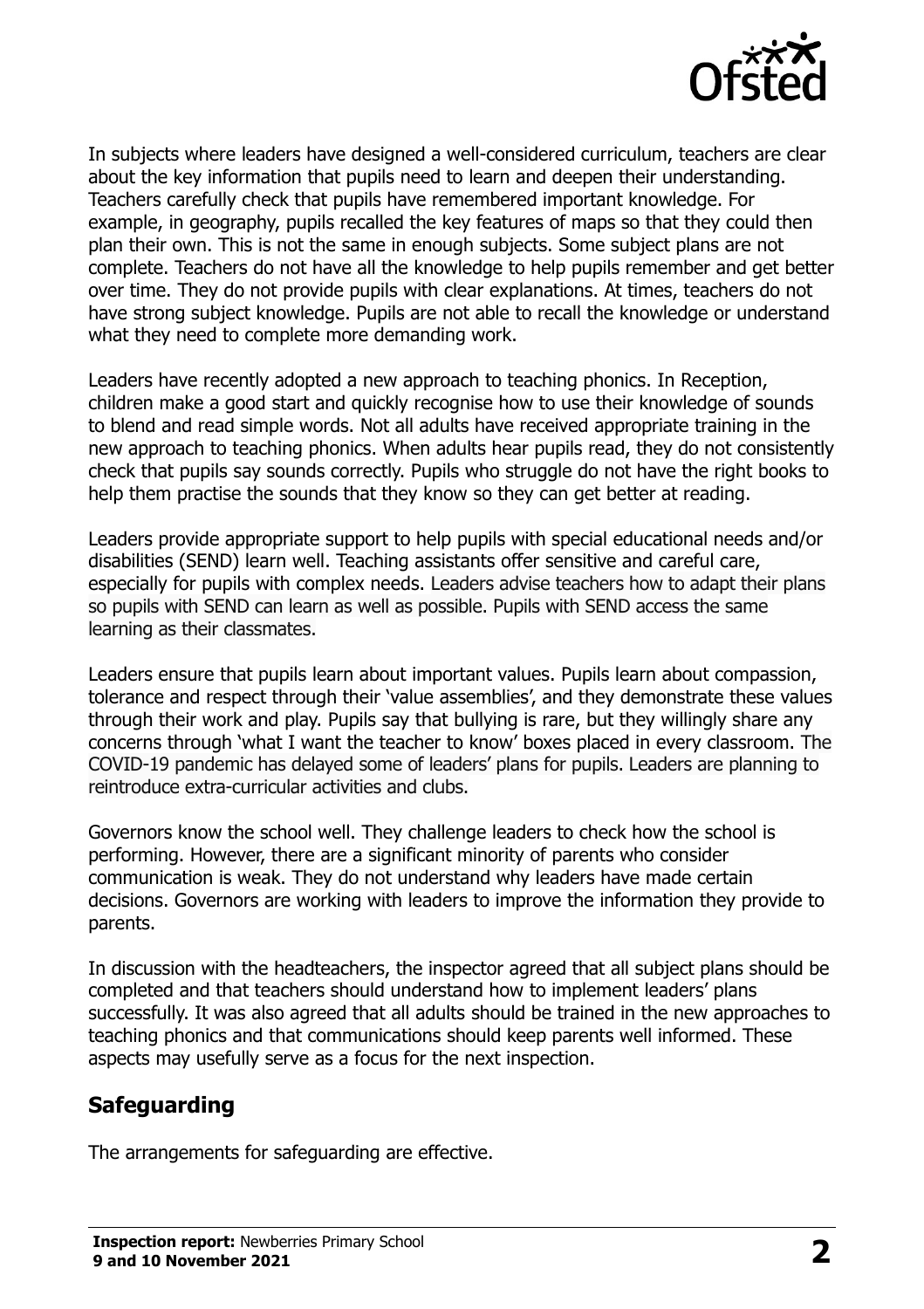

Leaders ensure that keeping pupils safe is an important priority for all staff. Adults are well trained in safeguarding. They are alert to the risks pupils may face. Leaders use external agencies effectively to offer support for families and prevent concerns from escalating. They check that all information about the suitable recruitment of staff is in place.

Leaders teach pupils about the risks when using the internet. This information is shared with parents so that they understand how to support their children when they are online.

# **What does the school need to do to improve?**

# **(Information for the school and appropriate authority)**

- Some curriculum plans do not include all the detailed and important knowledge needed to help teachers build pupils' understanding over time. Pupils are not remembering the important content they are taught in the long term. Leaders should ensure that they have designed the key knowledge that is in the right order to help pupils know and remember more in all subjects.
- $\blacksquare$  Not all teachers have secure subject knowledge. This means that the curriculum is not implemented well, and pupils do not get better across the whole curriculum. Leaders should ensure that teachers have the training and support so that they understand how to teach each subject effectively.
- Leaders have introduced a new approach to teaching early reading. Some adults do not understand how to ensure that pupils use their phonics accurately. Some pupils who find reading difficult do not have books that help them to practise their sounds. This means that younger pupils who struggle to read are not making quick enough progress. Leaders need to ensure that staff are well trained in their new approach to early reading and that books are matched to the phonics that pupils know.
- A significant minority of parents consider that leaders do not communicate well when they have concerns. This means that the reasons for leaders' decisions are not clear to all parents. Leaders and governors should ensure that there are strong systems of communication so that more parents have greater confidence in the work of the school.

# **Background**

When we have judged a school to be good, we will then normally go into the school about once every four years to confirm that the school remains good. This is called a section 8 inspection of a good or outstanding school, because it is carried out under section 8 of the Education Act 2005. We do not give graded judgements on a section 8 inspection. However, if we find evidence that a school would now receive a higher or lower grade, then the next inspection will be a section 5 inspection. Usually this is within one to two years of the date of the section 8 inspection. If we have serious concerns about safeguarding, behaviour or the quality of education, we will deem the section 8 inspection as a section 5 inspection immediately.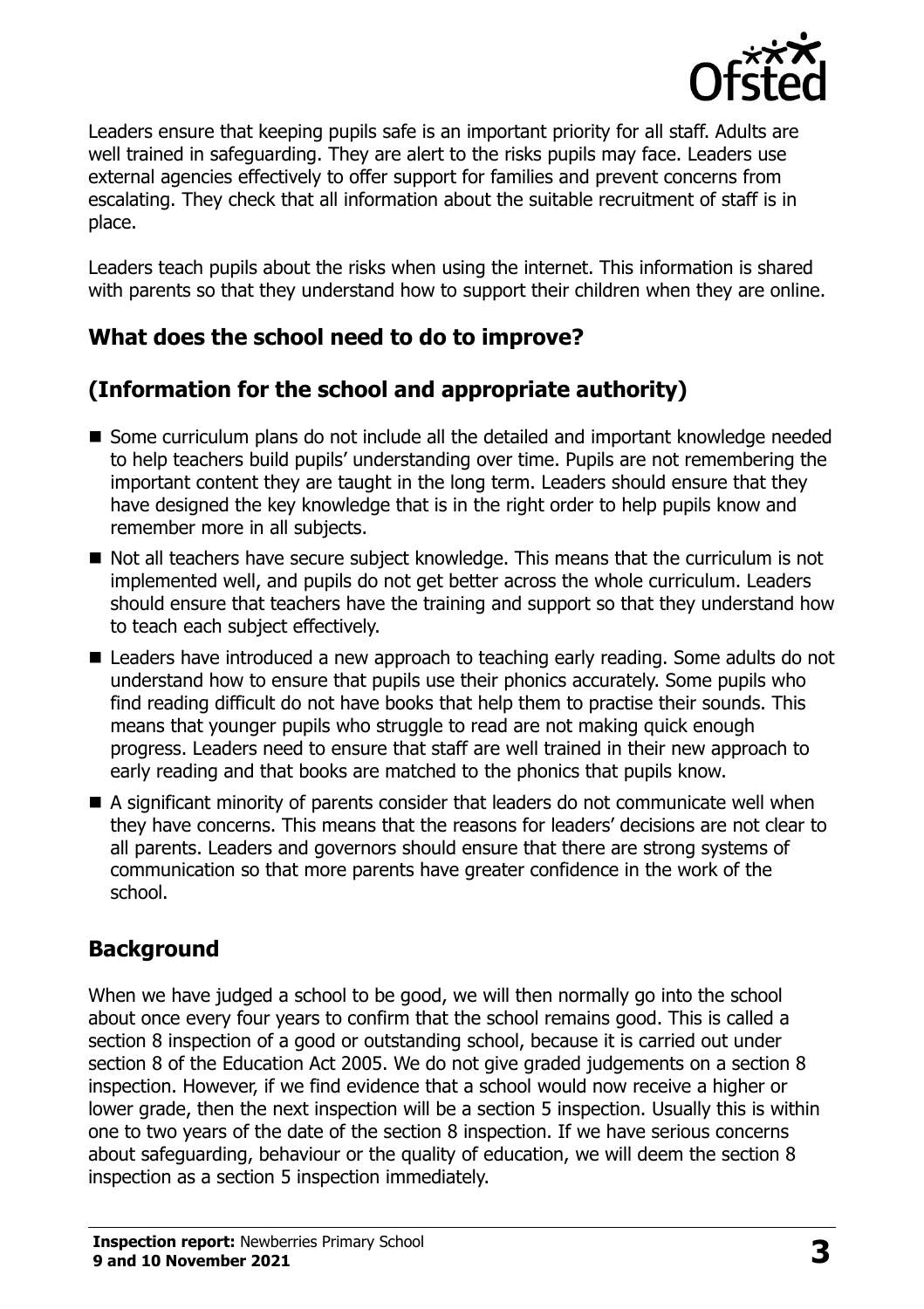

This is the second section 8 inspection since we judged the school to be good in October 2011.

### **How can I feed back my views?**

You can use [Ofsted Parent View](https://parentview.ofsted.gov.uk/) to give Ofsted your opinion on your child's school, or to find out what other parents and carers think. We use information from Ofsted Parent View when deciding which schools to inspect, when to inspect them and as part of their inspection.

The Department for Education has further quidance on how to complain about a school.

If you are the school and you are not happy with the inspection or the report, you can [complain to Ofsted.](https://www.gov.uk/complain-ofsted-report)

### **Further information**

You can search for [published performance information](http://www.compare-school-performance.service.gov.uk/) about the school.

In the report, '[disadvantaged pupils](http://www.gov.uk/guidance/pupil-premium-information-for-schools-and-alternative-provision-settings)' refers to those pupils who attract government pupil premium funding: pupils claiming free school meals at any point in the last six years and pupils in care or who left care through adoption or another formal route.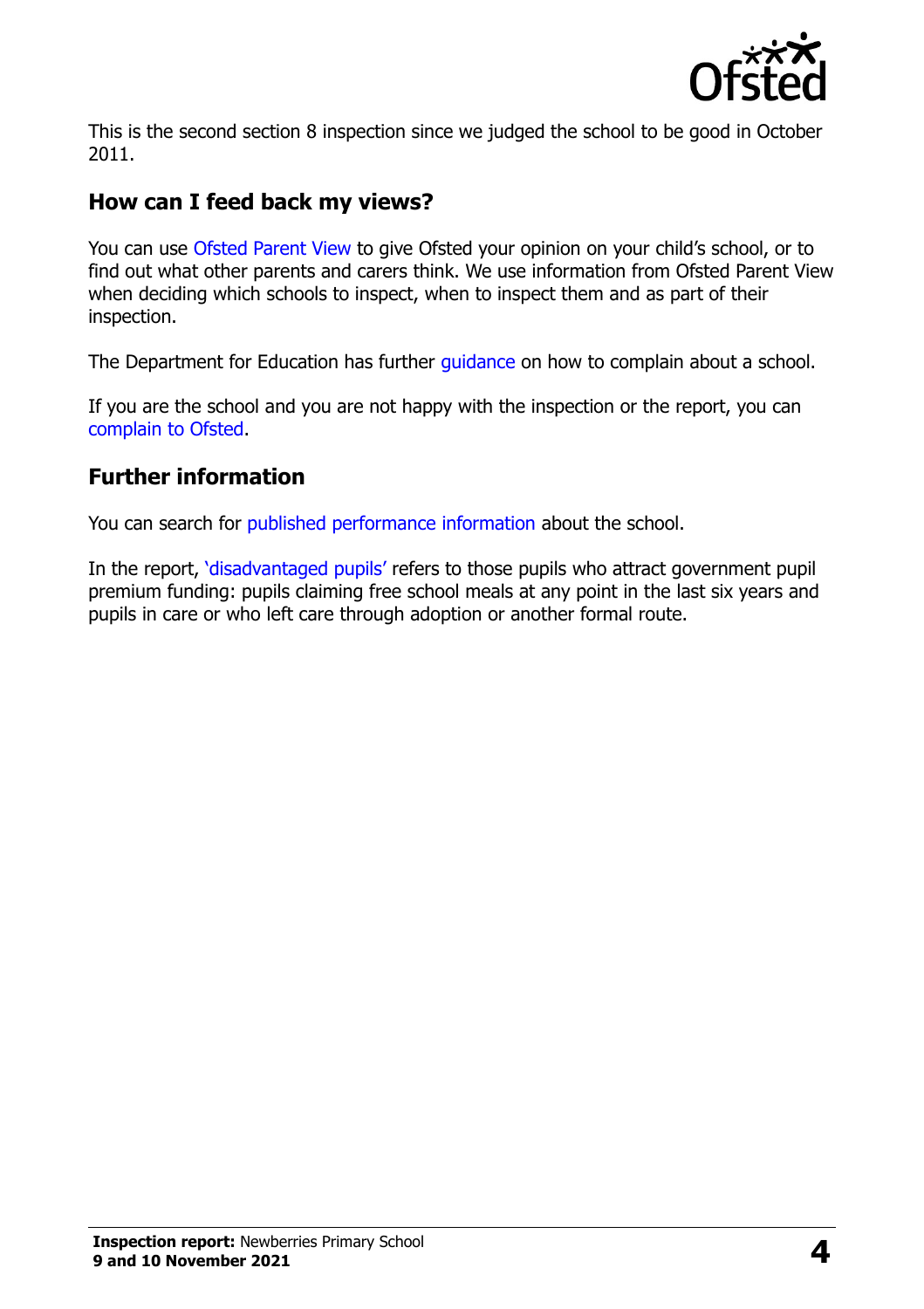

## **School details**

| Unique reference number             | 117303                                                                 |
|-------------------------------------|------------------------------------------------------------------------|
| <b>Local authority</b>              | Hertfordshire                                                          |
| <b>Inspection number</b>            | 10200011                                                               |
| <b>Type of school</b>               | Primary                                                                |
| <b>School category</b>              | Maintained                                                             |
| Age range of pupils                 | 4 to 11                                                                |
| <b>Gender of pupils</b>             | Mixed                                                                  |
| Number of pupils on the school roll | 195                                                                    |
| <b>Appropriate authority</b>        | The governing body                                                     |
| <b>Chair of governing body</b>      | Sarah Ginsberg                                                         |
| <b>Headteachers</b>                 | Ness Peters and Anna Traxon                                            |
| Website                             | www.newberries.herts.sch.uk                                            |
| Date of previous inspection         | 15 September 2016, under section 8 of the<br><b>Education Act 2005</b> |

### **Information about this school**

- A new assistant headteacher was appointed in September 2020.
- The school uses one registered alternative provider based at Warren Dell Primary School.

# **Information about this inspection**

- This was the first routine inspection the school received since the COVID-19 pandemic began. The inspector discussed the impact of the pandemic with school leaders and has taken that into account in their evaluation of the school.
- $\blacksquare$  The inspector had discussions with the co-headteachers, the deputy headteacher, who is also the special educational needs coordinator, and the assistant headteacher.
- The inspector met with a group of governors, including the chair of governors.
- The inspector had a telephone conversation with the school's improvement partner, who represented the local authority.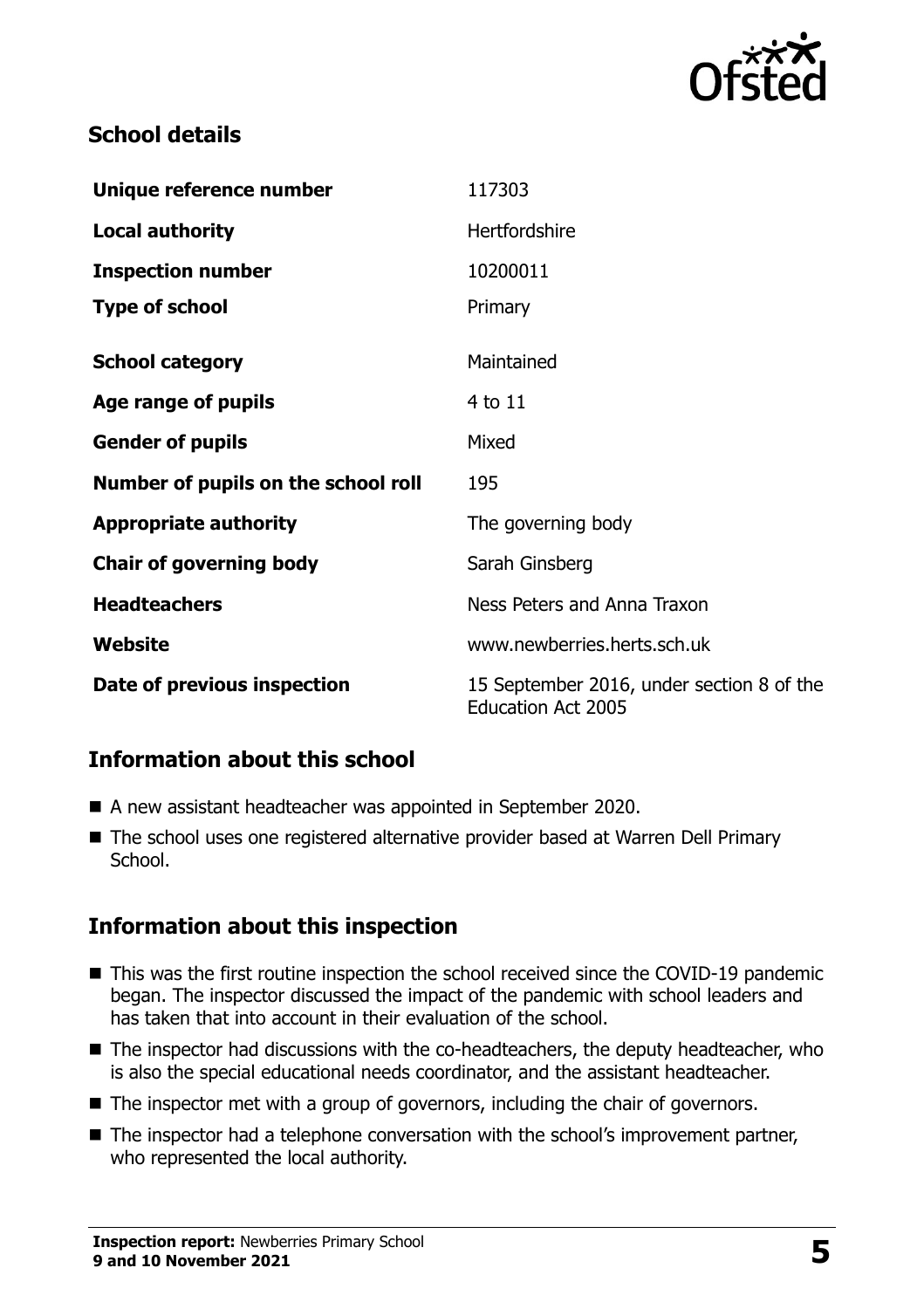

- For this inspection, the inspector carried out deep dives in these subjects: reading, history and mathematics. There were meetings with subject leaders, lesson visits, and pupils' work was scrutinised. The inspector was joined by one of the headteachers, the assistant headteacher or the subject leader while carrying out these activities. The inspector also spoke to pupils about their learning and with class teachers.
- The inspector reviewed the school's single central record and safeguarding information. Other school documents were scrutinised, such as records of the minutes of governors' meetings, the self-evaluation document and the school's development plan.
- The inspector observed pupils' behaviour around the school and at playtimes.
- The inspector considered 66 responses to the online survey, Ofsted Parent View, along with 50 free-text comments. The inspector also met parents as they brought their children to the school. The inspector took account of 23 responses to the staff survey. There were no responses to the pupil survey.

#### **Inspection team**

Steve Mellors, lead inspector **Her Majesty's Inspector**